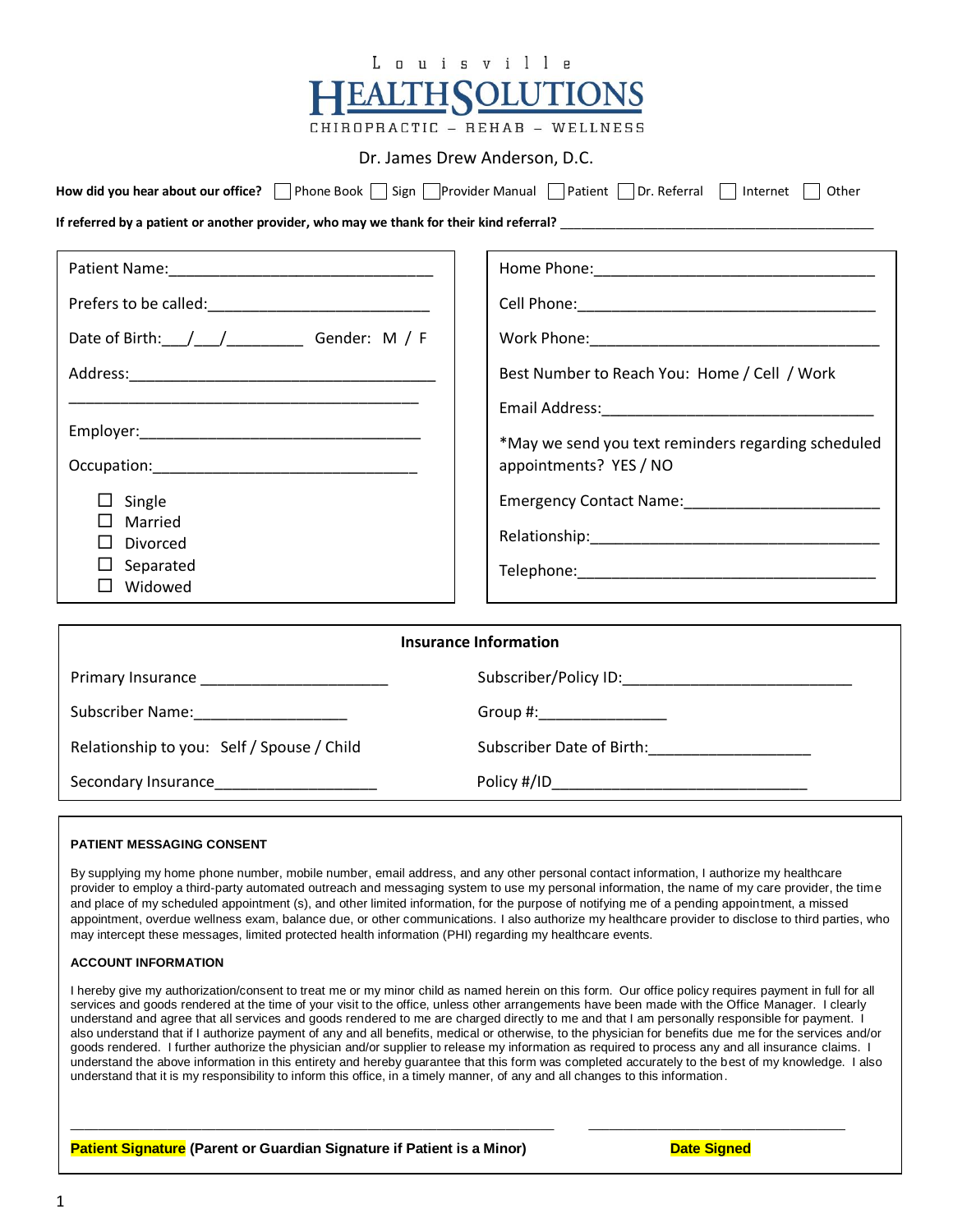### **PLEASE ANSWER THE FOLLOWING QUESTIONS:**

#### 1. What Do you hope to achieve from treatment in this office? (Check all that apply) Pain Reduction \_\_\_\_\_\_ Correction of the Problem \_\_\_\_\_\_\_ To keep my body as healthy as possible 2. Have you ever been to a chiropractor before? \_\_\_\_\_\_\_\_\_\_\_\_\_\_\_\_\_\_\_\_\_\_\_\_\_\_\_\_\_\_\_\_\_\_Yes If "Yes", when? 3. Have you ever seen another Doctor for this problem? No Yes If "Yes", when? 4. Were you ever injured in an automobile accident \_\_\_\_\_\_\_\_ No \_\_\_\_\_\_\_\_ Yes If "Yes", when? 5. either as a passenger or the driver? 6. Were you ever injured at work or as the result of Theorus No These If "Yes", when? 7. employment? **CHECK ANY OF THE FOLLOWING THAT PERTAIN TO YOUR MEDICAL HISTORY AND CURRENT SYMPTOMS:** Allergies Anemia Dizziness □ Menstrual Pain / P.M.S.

- □ Arm / Shoulder Pain Arthritis □ Asthma / Difficulty Breathing □ Bladder Infection □ Blurred Vision  $\Box$  Buzzing or Ringing in the Ears Cancer Chest Pain / Heart Disease □ Cold, Tingling Extremities (Arms or Legs) □ Concentration Loss Constipation / Diarrhea / Colon Disease □ Convulsions / Epilepsy □ Cold Sweats Depression
- Diabetes
- Disc Problems
- Ear Infections
- Fainting
- Fatigue D Fever
- □ Gallbladder Symptoms
- □ Head seems too "heavy"
- □ Headaches / Migraines
- □ Hepatitis / Liver Symptoms
- $\Box$  Hip Pain
- □ Indigestion / Stomach Problems
- □ Insomnia / Sleep Difficulty
- Joint Problems
- □ Kidney Problems
- □ Loss of Energy
- □ Loss of Memory
- □ Loss of Smell / Taste
- □ Low Back Pain

## Mid-back Pain

- Neck Pain
- Nervousness
- Numbness
- $\Box$  Pain down legs
- □ Pinched Nerves
- D Poor Circulation
- Poor Posture
- $\Box$  Scoliosis
- $\Box$  Sensitivity to light
- □ Sinus Problems
- □ Stress / Tension
- $\Box$  Tight Muscles
- Tuberculosis
- 
- Venereal Disease Weight Loss
- $\Box$  Other



**PLEASE OUTLINE, ON THE DIAGRAM(S) BELOW, THE AREA(S) OF YOUR DISCOMFORT:**

#### OUT OF ANY AND ALL OF YOUR CONCERNS, WHICH IS **THE MOST TROUBLESOME** TO YOU? \_\_\_\_\_\_\_\_\_\_\_\_\_\_\_\_\_\_\_\_\_\_\_\_\_\_

| Use the following symbols, as applicable, to diagram areas of discomfort: |                 |  |
|---------------------------------------------------------------------------|-----------------|--|
| $A =$ Aching                                                              | $N =$ Numbness  |  |
| $B = Burning$                                                             | $R = Throbbing$ |  |
| $C = Cold$                                                                | $S =$ Stabbing  |  |
| $H = Hypersensitivity$                                                    | $T =$ Tingling  |  |
|                                                                           |                 |  |

#### **PAIN SCALE:**

**\_\_\_\_\_\_\_\_\_\_\_\_\_\_\_\_\_\_\_**

**HOW WOULD YOU RATE YOUR PAIN ON A SCALE OF 1-10?** 

**(1=No Pain / 10= Unbearable Pain)**

### **HOW HAS THIS AFFECTED YOUR LIFE:**

- o Have you missed work? Y / N
- o Has the quality of your work been affected? Y / N
- o Are you able to do household chores? Y / N
- o Has this problem interfered with your social life? Y/N
- o Has it interfered with spending time with family and friends? Y / N

\_\_\_\_\_\_\_\_\_\_\_\_\_\_\_\_\_\_\_\_\_\_\_\_\_\_\_\_\_\_\_\_\_\_\_\_\_\_\_\_\_\_\_\_\_\_

- o Has it interfered with your recreational activities (exercise, golf, tennis, fishing, etc.)? Y / N
- o Has it affected your life in any other way?

Ives: Do any of your work activities aggravate<br>Sitting your present main complaint? Describe: o Sitting your present main complaint? Describe:

- 
- o Desk
- $\circ$  Counter
- o Bending
- $\circ$  Stooping
- 
- 
- -
	-
	-
- Physical activity at work:
	-
	-
	- o Moderate / Heavy Manual Labor

**OCCUPATIONAL INFORMATION:**<br>Job involves: Do any of your work ac

- o Standing o Lifting \_\_\_\_\_\_\_\_\_\_\_\_\_\_\_\_\_\_\_\_\_\_\_\_\_\_\_\_\_\_\_\_
- 
- 
- 
- o Twisting

- Types of shoes:
	- o High heels
	- o Boots
	- o Arch Supports
	-

o Light Manual Labor